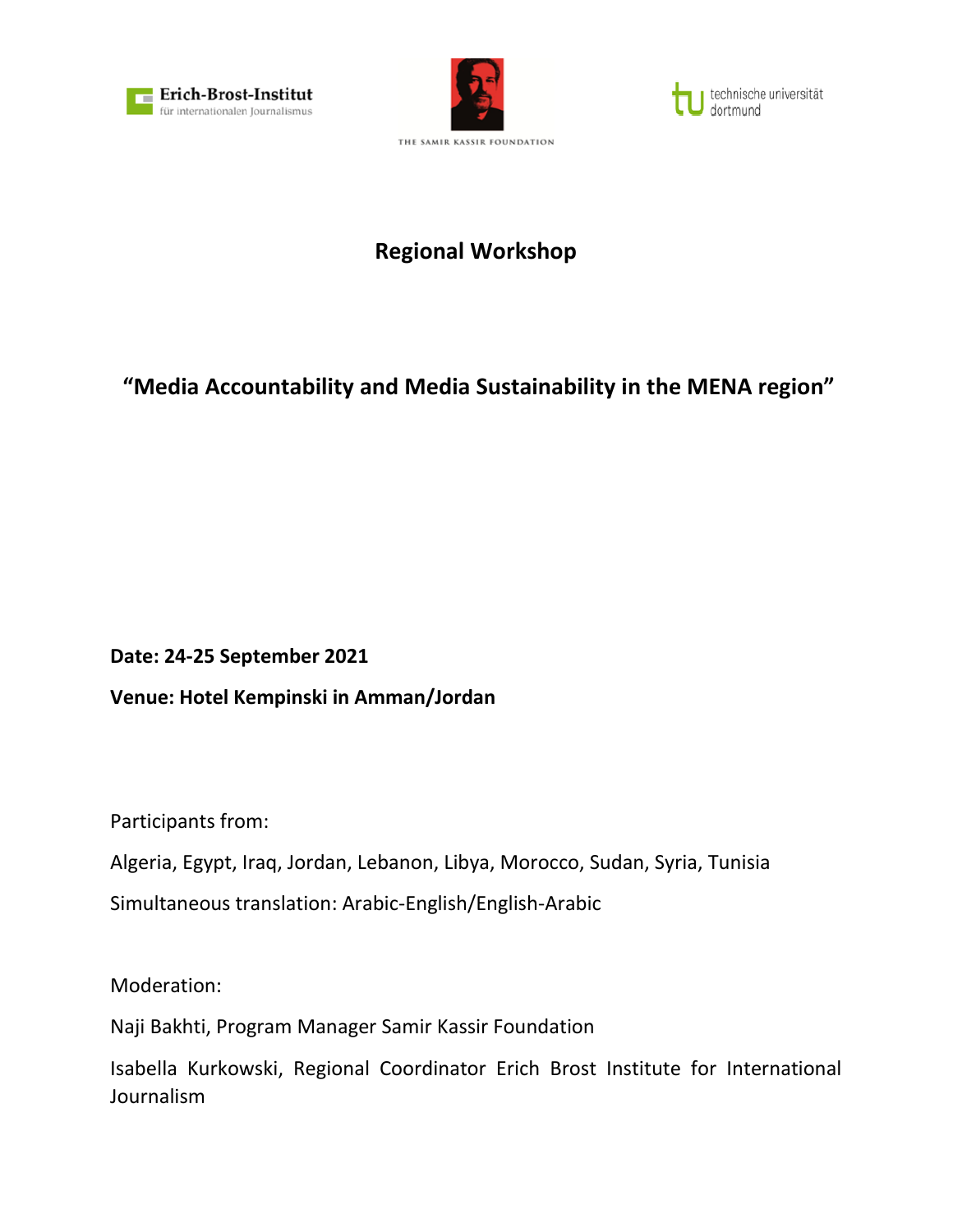





#### **Day 1**

- 09:00-09:30 Registration of Participants
- 09:30-10:00 Welcome Speech

Ayman Mhanna, Samir Kassir Foundation (via Zoom)

Prof. Dr. Susanne Fengler, Erich Brost Institute for International Journalism (video message)

Presentation of the team, the 2-day workshop schedule

Introduction of participants by Monika Lengauer & Isabella Kurkowski

10:00-10:45 Introduction of Media Accountability

Isabella Kurkowski

*Questions & Answers*

- 10:45-11:00 **Coffee Break**
- 11:00-11:45 Media Accountability effects Media Sustainability:

Presentation of the findings of the pilot-study "Media Accountability in the MENA Region" related to Media Sustainability in the MENA region

Monika Lengauer and Isabella Kurkowski

*Questions & Answers*

- 12:00-13:00 **Lunch**
- 13:00-14:00 **The Trust Project – Why trustworthiness counts for media business**

*Best practice examples for Media Accountability affecting the media business economy in a positive way*

Sally Lehrmann, Chief Executive Trust Project (tbc)

*Questions & Answers*

14:00-15:00 Implementing Transparency Instruments in the Newsroom – Experiences from TRUST Partners across Countries (via ZOOM)

N.N.

*Question & Answers*

- 15:00-15:15 **Coffee Break**
- 15:15-16:30 Plenary Discussion: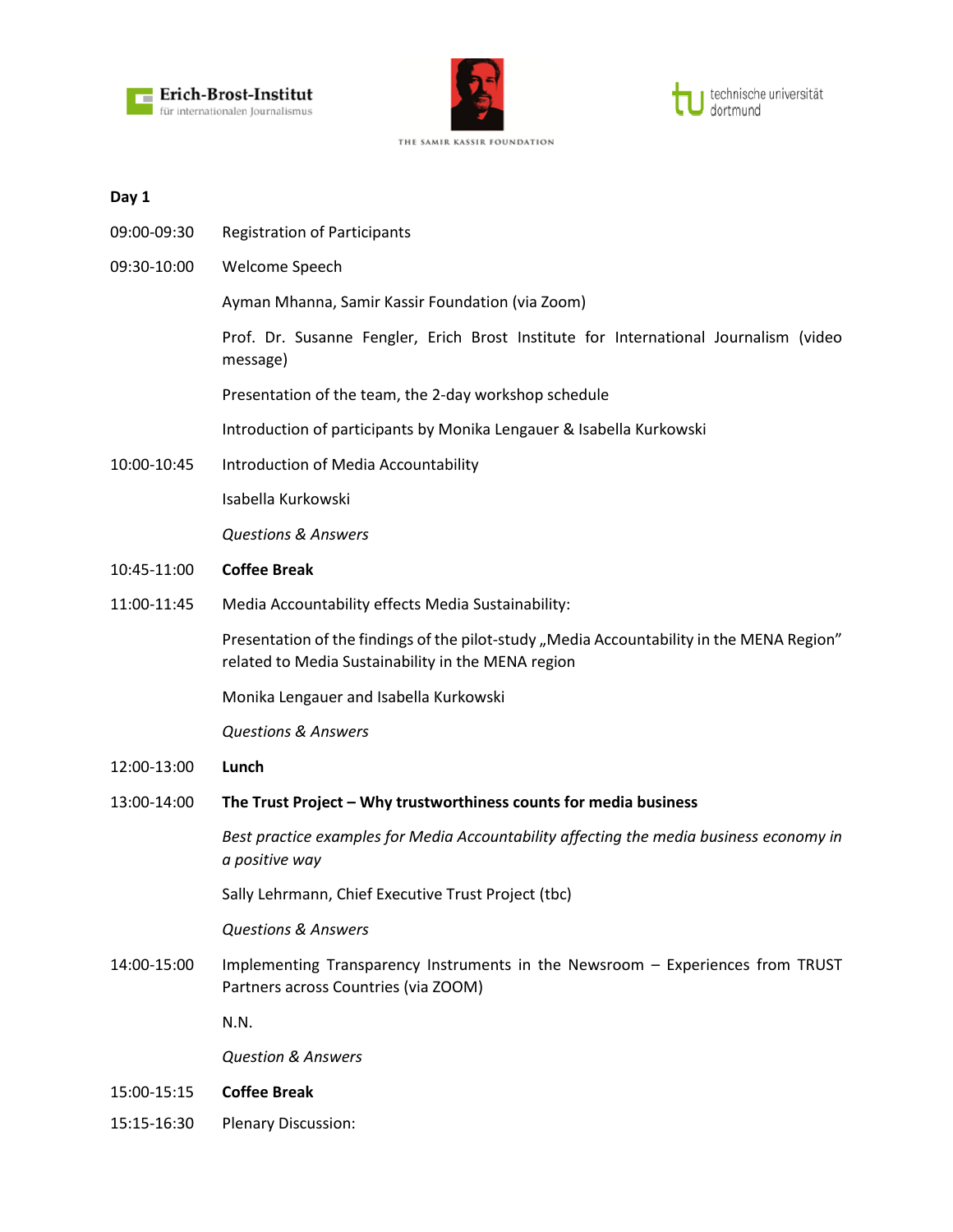



technische universität

What can media outlets in the MENA region achieve by applying Media Accountability Instruments and how to create the framework for it? What are the challenges in the MENA context?

tbc: Roula Mikhael (Maharat Foundation, Lebanon), Daoud Kuttab (Community Media Network, Palestine), Fatima el-Issawi (University of Essex), Prof. Fengler (Erich Brost Institute for International Journalism), Prof. Abeer Al-Najjar (University Sharjah)

*Question & Answers*

16:30 Closing words of day I and outlook on day II of the regional workshop

## **Day 2**

09:00-09:15 Wrap-up of Day 1

## 09:15-10:15 **Panel I: What newsrooms can do for Media Accountability?**

1. "Ombudswoman experiences from Radio Jawhara "

by Narjess Mkhinini, Ombudswoman Radio Jawhara (Tunisia, tbc)

*2. Daraj.com –A digital media platform for the MENA region in its interaction related to users complaints*

*by Hazem Al-Amin or Alia Ibrahim, Co-Founder and Editor-in-Chief (Lebanon, tbc)*

*3. "Social media users and media accountability: The Case of Morocco" by Dr. Abdelmalek El Kadoussi (Morocco)*

## *Open discussion*

10:15-10:45 Introduction of the Media Accountability Platform in the MENA region and the MENA Media Accountability Regional Network Initiative

Isabella Kurkowski

*Question & Answers*

## 10:45-11:00 **Coffee Break**

11:00 – 12:00 Plenary discussion: Media Sustainability in the MENA region

*Challenges, Needs and Existing Funding Initiatives in the MENA Region for Media Sustainability and Media Accountability*

Ayman Mhanna, Executive Director Samir Kassir Foundation (via Zoom)

Mira Milosevic, Executive Director Global Forum for Media Development (tbc)

*Question & Answers*